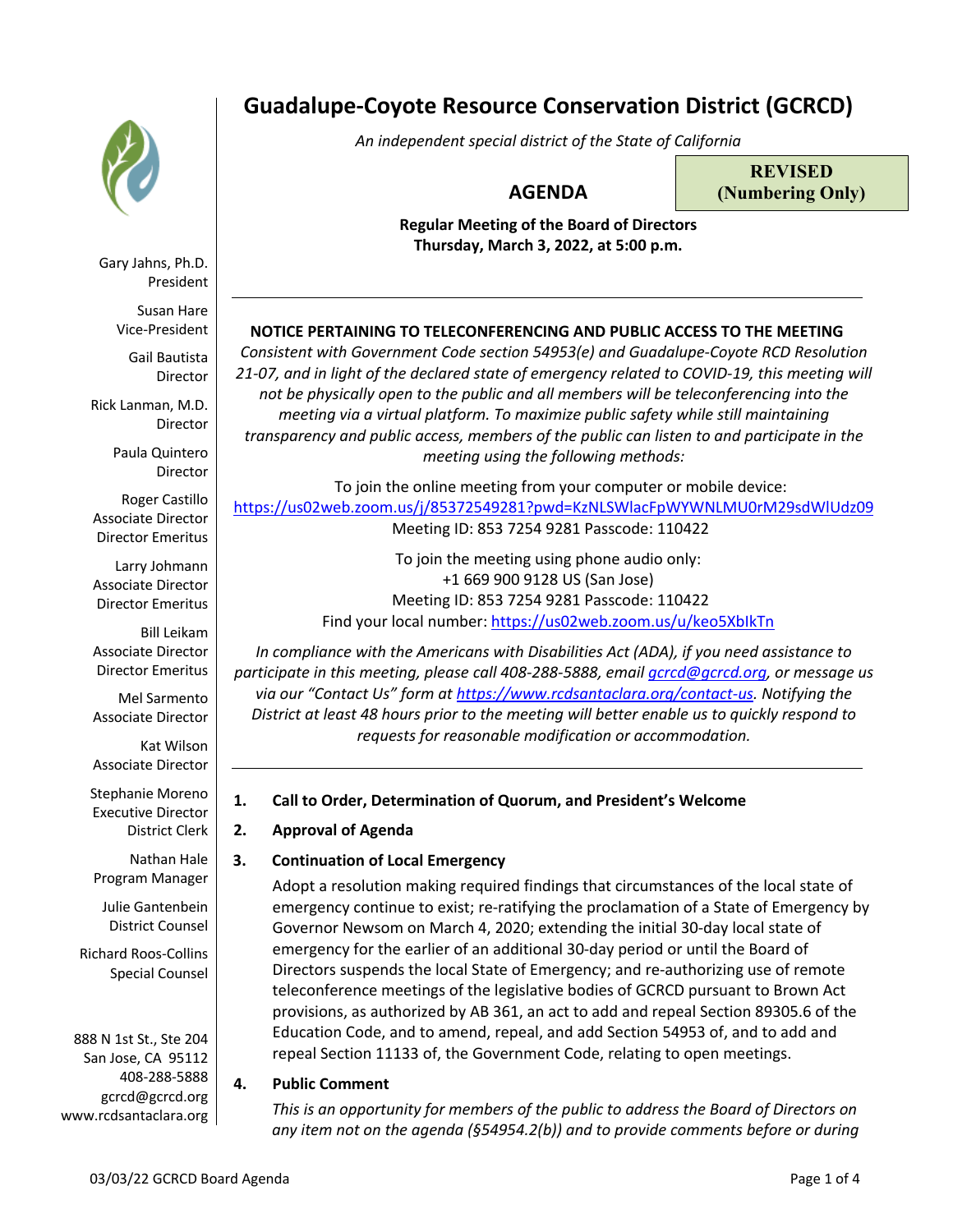*the Board's consideration of items (§54954.3(a)). See "Notice to the Public" at the end of the agenda for additional information.*

#### **5. Presentations:**

- 5.1 *Retirement Plans:* Presentation by Michael Kleczek, CRC® , CalPERS 457 Business Development Manager regarding the opportunity to offer an IRS 457(b) deferred compensation plan as a benefit for District employees; discussion and possible action authorizing the Executive Director to apply to CalPERS for a 457 Retirement Plan as a replacement for the existing Simplified Employee Pension (SEP) Plan.
- 5.2 *Climate Action Initiative:* Presentation from Julie Benabente, Climate Smart Deputy Director for the City of San José, on the Climate Smart Zero Emissions Neighborhood Pilot and Climate Smart GoGreen Teams Projects; discussion and possible action authorizing the Executive Director to execute a partnership agreement with the City of San Jose in the amount of \$73,000.

#### **6. Consent Agenda**

*Items on the consent agenda (see list at end of regular agenda items) are considered routine and may be enacted by one motion. Any Director, Associate Director, staff, or member of the public may request an item be moved from the consent agenda to the regular agenda for separate discussion and action.*

## **7. Partner Reports**

- 7.1 *USDA-NRCS:* Monthly report from District Conservationist James Booth, Hollister Service Center.
- 7.2 *Other Partners:* Updates from other partners who wish to share information regarding agricultural and natural resources conservation activities, programs, and projects.

#### **8. Programs and Projects**

- 8.1 *Valley Water Safe, Clean Water and Natural Flood Protection Grants & Partnerships Program:*  Discussion and possible action authorizing partnership on grant application(s).
- 8.2 *Community Grant Writing Technical Services:* Update from Executive Director on initial outreach efforts and responses.

#### **9. Administration:**

9.1 *District Name:* Discussion and possible direction to the Executive Director to determine the legal requirements and recommended outreach efforts to change the legal name of the District (agenda item requested by Director Lanman).

#### **10. Board Members, Associate Director and Staff Reports:**

10.1 Individual updates and reports on topics and activities relevant to GCRCD.

## **11. Adjourn Meeting**

## **Consent Agenda**

- 6.1 Approve minutes for the February 3, 2022, Board Meeting.
- 6.2 Accept financial reports through January 2022.
- 6.3 Authorize the Executive Director to apply to the Special District Leadership Foundation for a Special District Technology Grant in an amount not to exceed \$3,000.
- 6.4 Committee Referral: Authorize the Ad Hoc Environmental Justice Committee to review and provide comments to the California Association of Resource Conservation District (CARCD) Bay-Delta Region Chair regarding the draft Justice, Equity, Diversity, and Inclusion (JEDI) Committee Charter for CARCD.

#### Information Only

6.5 Correspondence from the Unites States Department of Agriculture (USDA); *USDA to Invest \$1 Billion in Climate Smart Commodities, Expanding Markets, Strengthening Rural America;* dated February 8, 2022.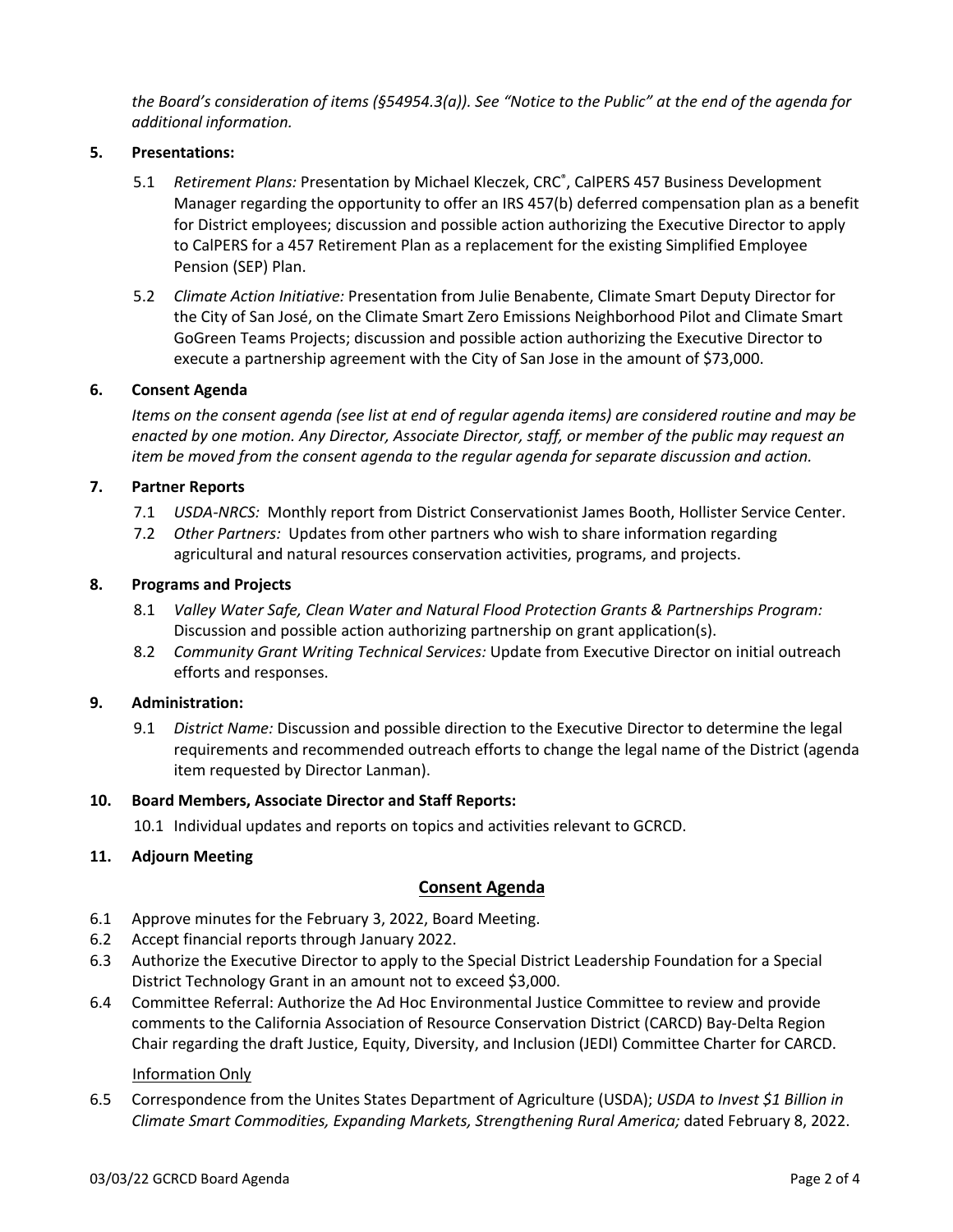- 6.6 Correspondence from the County of Santa Clara; *County of Santa Clara Treasury Investment Portfolio Status;* dated February 10, 2022.
- 6.7 Correspondence from the California Regional Water Quality Control Board, San Francisco Bay Region; *Notice of Opportunity to Comment and Public Hearing for County of Santa Clara's Oregon Expressway Underpass NPDES Permit Reissuance;* dated February 11, 2022.
- 6.8 GCRCD Correspondence to the Santa Clara County Fish & Game Commission; *South Bay Clean Creeks Coalition's (SBCCC) Los Gatos Creek Anadromous Salmonid Habitat Improvement Conceptual Design Project*; dated February 15, 2022.
- 6.9 Comments to Valley Water regarding the Pacheco Reservoir Expansion Project Draft Environmental Impact Report from:
	- 6.9.1 United States Fish and Wildlife Service; *Comments on the Draft Environmental Impact Report (DEIR) for Santa Clara Valley Water District's (Valley Water) Pacheco Reservoir Expansion Project in Santa Clara County, California;* dated February 9, 2022.
	- 6.9.2 Santa Clara Valley Habitat Agency; *RE: Pacheco Reservoir Expansion Project (PREP) Draft EIR/EIS Comments;* dated February 8, 2022.
	- 6.9.3 California Department of Fish and Wildlife; *Pacheco Reservoir Expansion Project, Draft Environmental Impact Report, SCH No. 2017082020, Santa Clara, San Benito, Stanislaus, and Merced Counties;* February 11, 2022.
	- 6.9.4 National Oceanic and Atmospheric Administration (NOAA); *NOAA's National Marine Fisheries Service's Comments on the Draft Environmental Impact Report (DEIR) for Santa Clara Valley Water District's (Valley Water) Pacheco Reservoir Expansion Project in Santa Clara County, California;* dated February 14, 2022.
	- 6.9.5 Sierra Club Loma Prieta Chapter; *RE: Pacheco Reservoir Expansion Project Draft EIR (State Clearinghouse #2017082020);* dated February 14, 2022.
	- 6.9.6 Cal Trout and GCRCD; *Re: Pacheco Reservoir Expansion Project Draft Environmental Impact Report;* dated February 15, 2022.
	- 6.9.7 State Water Resources Control Board; *Comments on Draft Environmental Impact Report (State Clearinghouse #2017082020) for the Pacheco Reservoir Expansion Project in Santa Clara County*; dated February 15, 2022.
- 6.10 Correspondence from the California Regional Water Quality Control Board, San Francisco Bay Region; *San Francisco Bay Municipal Regional NPDES Stormwater Permit (MRP) reissuance schedule update;*  dated February 23, 2022.
- 6.11 Correspondence from California Water Quality Monitoring Council; *EJScreen 2.0 Training Webinar on March 9th, 2022 at Noon E.T.;* dated February 23, 2022.
- 6.12 Correspondence from California Water Quality Monitoring Council; *Notice for Public Comment: State Agency Sea Level Rise Action Plan;* dated February 24, 2022.
- 6.13 California High Speed Rail Authority; *California High-Speed Rail Releases Final Environmental Studies to Connect Silicon Valley and Central Valley;* dated February 25, 2022.

## **Notice to the Public**

Members of the public may address the Board of Directors on any item not on the agenda (§54954.2(b)) and may provide comments before or during the Board's consideration of items (§54954.3(a)). No action or discussion shall be undertaken on any item not appearing on the posted agenda, except that members of a legislative body or its staff may briefly respond to statements made or questions posed by persons exercising their public testimony rights under Section 54954.3. In addition, on their own initiative or in response to questions posed by the public, a member of a legislative body or its staff may ask a question for clarification, make a brief announcement, or make a brief report on his or her own activities. Furthermore, a member of a legislative body, or the body itself, subject to rules or procedures of the legislative body, may provide a reference to staff or other resources for factual information, request staff to report back to the body at a